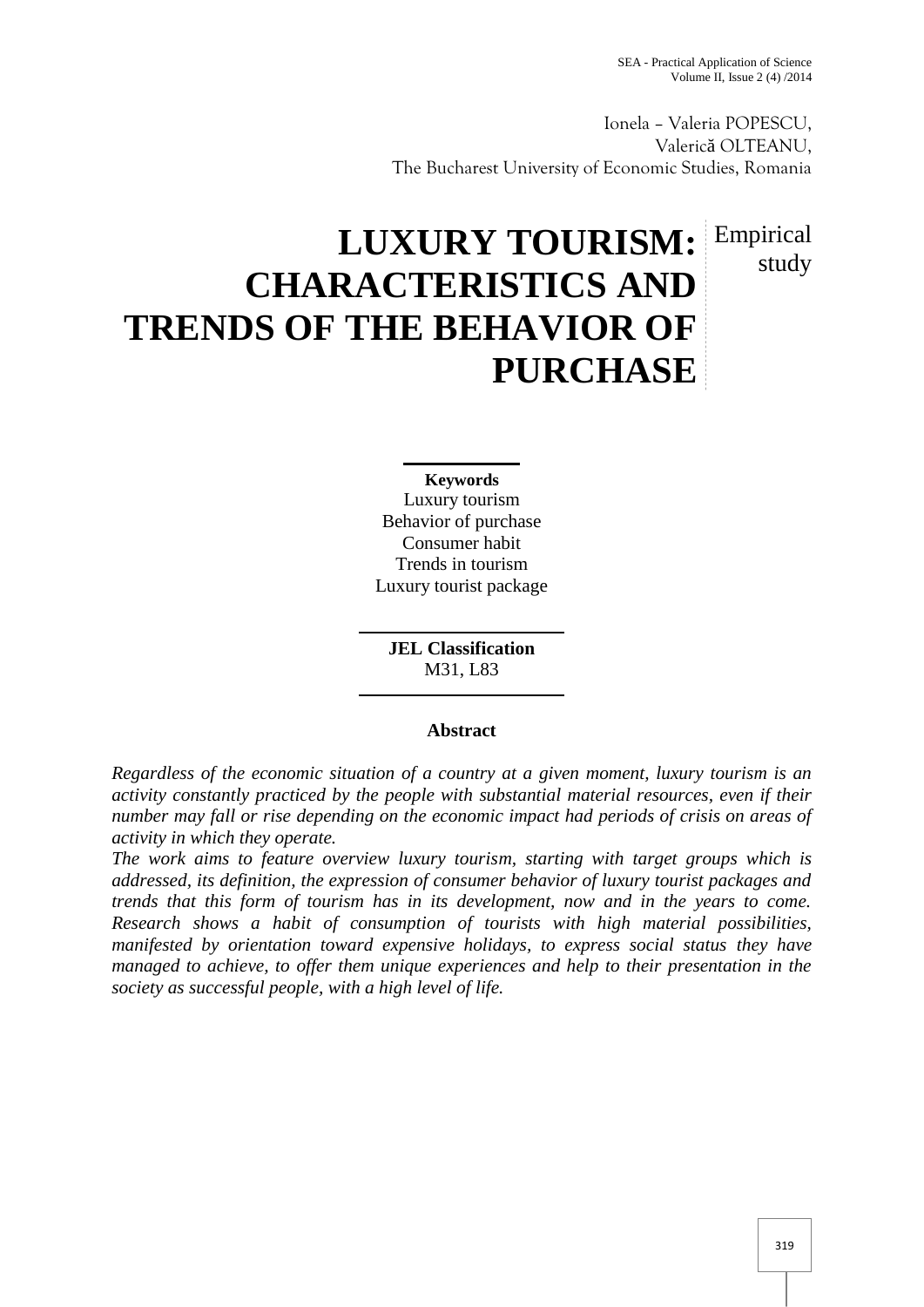### **Introduction**

Luxury tourism represents a special category of the tourism industry, both with regard to the supply, and especially to the demand. When it comes to destinations, agencies's offers with regard to luxury tourism packs are relatively constant, but there's a permanent concern to satisfy the desires of tourists who want to spend their exclusive holidays in places that are usually only frequented by celebrities (e.g. cosmopolitan cities, exotic islands, far away countries located on other continents) or, on the opposite end of the spectrum, places untouched by humans (e.g. deserted islands, isolated beaches, cities that are lesser known, unpoluted or have a special history).

Even though, in the last few years, people's economic conditions have been difficult and sorely tried due to job loss, lower standards of living, working two or more jobs in order to survive, luxury tourism still exists and has even seen a rise in volume (number of tourists), and in value (amount of money spent/trip).

Thus, at the level of the existing tourism market, one can observe the existence of a very wealthy client segment, with great financial means, that are willing to pay collosal amounts of money for a trip due to a desire to outshine others in their social circle and to spend their hard-earned money on relaxation and pampering. Such people are generally betwen 25 and 55 years old, have a medium or superior level of education, own their own business or occupy middle or upper management positions in large companies, have an average monthly income of 1500-2000 Euros, frequent exclusive spots and are interested in only being provided with high quality services, as their standard of living is very high. Given that they spend most of their time working and are responsible both for the well-being of the company and for that of its employees, with the purpose of maintaining a good partnership relation, tourists that select luxury tourism packages believe that their efforts must be rewarded through expensive vacations during which they can spend the money that they've worked for, get celebrity treatment, receive high quality services and, perhaps most importantly, show off their standard of living in society and prove that they are successful and can enjoy all the benefits of that success.

### **1. Current state of knowledge**

Luxury tourism or high-life tourism includes all categories of clients for which practicing tourism is not conditioned by the level of their earnings, in the sense that money is not an issue for them since they have more than enough. Even though there is a *low level of demand* on this market*,* the luxury tourism market is still profitable for economic agents, even though it is difficult to monitor, due to the customized demands with

regard to the quality level of services. As a matter of fact, demand for the different types of luxury tourism is manifested in multiple manners that are sophisticated and, at times, even extravagant and can only be covered by five star accommodation structures and, to some extent, by four star structures (Teodorescu 2009).

Fedeli (2010) believes that, even in the tourism sector, the definition of the concept of luxury is relative, based on a series of physical factors, as well as the perceptions and personal evaluation that people attribute to them.

Over the last few years, the luxury tourism market has become more and more diverse and the concept of luxury has become blurred due to the development of the number of new products and services based on travellers' tastes and market trends. The concept of luxury in tourism has lost the unique character that it had up to the twentieth century, as it is currently out-of-data and in dire need of broader significance. However, the concept of luxury in travel and tourism has seen a shift from traditional luxury products, such as five star resorts, to a large variety of unique and exclusive experiences (Bakker, 2005).

Today's luxury hotels are focused on more than offering a simple product or service; they are not limited to material products, but are more interested in realizing a mix of different components and concepts based on experience and authenticity (Bakker 2005, Yeoman and McMahon-Beattie, 2006), rather than financial value. In this regard, the tourism industry represents an exception, as it is a sector where the intangible and the experiential factor can play a major role as a successful component for satisfying clients with high demands. Therefore, at present, luxury can mean a variety of things: mass market, not traditional, but personal, authentic and experiential. However, the old word of luxury in consumption and exclusiveness remains an original icon (Yeoman et al 2006).

### **2. Research methodology**

This paper was realized by analysing the characteristics of luxury tourism and the way in which it influences the evolution of the number of tourists and the development of the exclusive branch of tourism. Another aspect that the research focused on was the trends in the consumer behaviour of the tourists acquiring luxury tourism packages.

The research method that was used was based on data from secondary sources, i.e. documentation from professional literature, magazine articles and other such publications, handouts issued by companies operating in the field, the Internet and press specializing in articles with regard to tourism.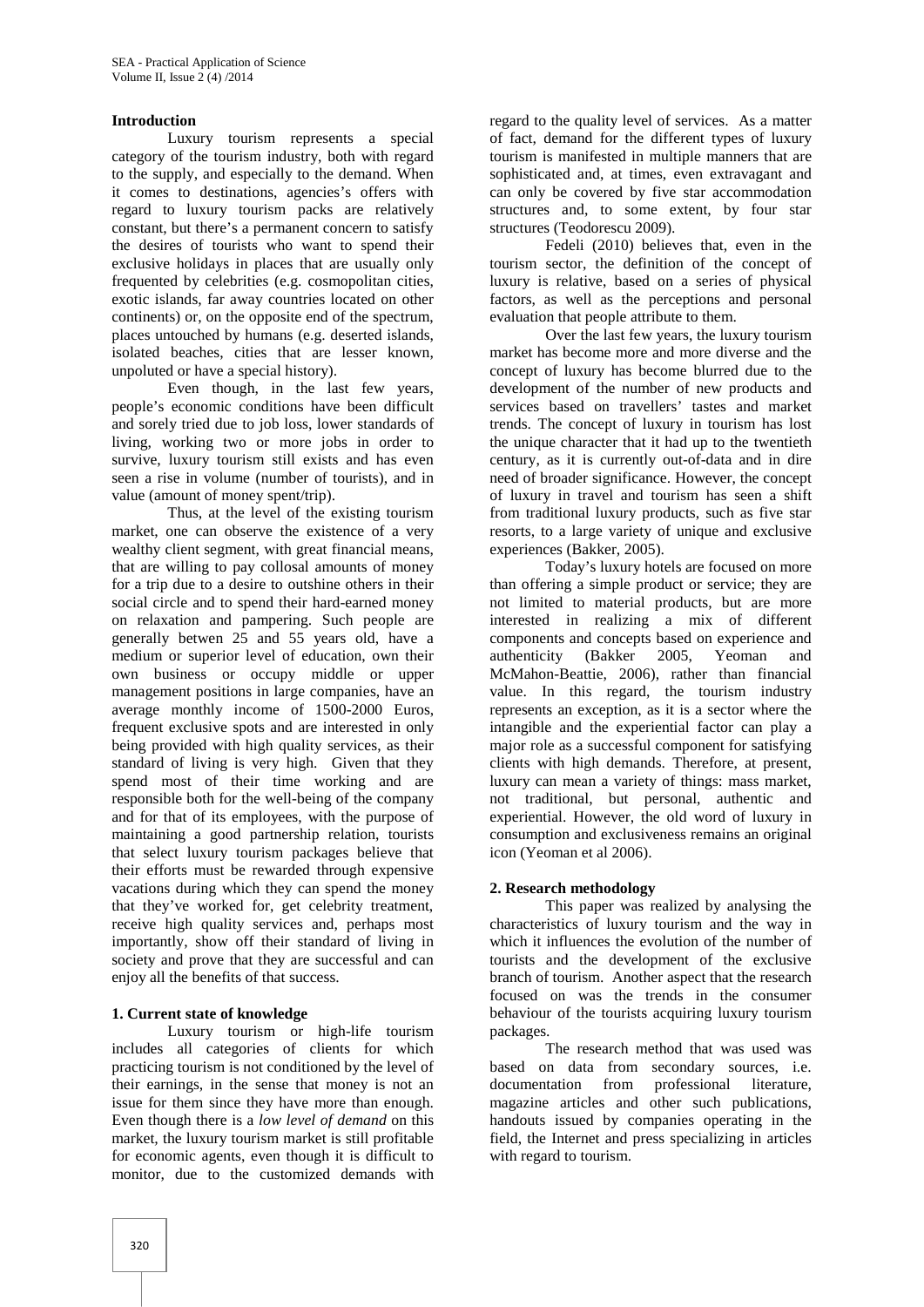Another research direction was the presentation of study results and classifications developed by specialists for clarification purposes, as well as a presentation of their views with regard to the evolution of luxury tourism and the concept of tourism in this field over the years.

*The working hypotheses* that the paper is based on are:

**->** Luxury tourism exists and should be considered by tourism agencies since there is demand in this regard and there are financially able tourists that are willing to pay large and very large sums of money in order to satisfy all of their desires during their dream vacation.

**->** Clients that practice luxury tourism stem from multiple categories and must be treated differently, with customized offers, with care and consideration for their needs, expectations and demands.

**->** At a global level, there is a series of trends in the evolution of luxury tourism that need to be monitored by tourism agents in order for them to have the possibility to anticipate their clients' demands with perpetually updated offers, with new destinations and as many high quality services as possible.

**3. Research analysis and results**<br>By researching to researching tourism demand typologies, Teodorescu (2009) identified three main categories of tourists that can be differentiated based on their aspirations and demand for tourism products and vacation destinations, as follows:

**->** tourists whose economic constraints don't restrict their selection of vacation forms and destinations, i.e. the category of "luxury" clientele;

**->** "active" tourists, who have the necessary financial resources or are seeking resources in order to establish a financial balance between their economic means and the demand for vacation trips;

**->** "passive" tourists (also known as "captive" tourists in professional literature), whose aspirations for acquiring tourism products do not exceed the limits of their economic conditions. A study published in 2013 contains a segmentation of luxury tourists based on two relevant aspects: income and psychographic profile (Table 1).

Based on the analysed criterion, luxury tourists are characterized by:

### *Based on income:*

1.a. They manage to make any material fantasy come true, including those referring to holidays. Hotel keepers who have such clients in their portfolios must be able to fulfill their every wish, even unusual ones such as: having a helicopter landing zone on the roof, a fish-shaped swimming pool for their children or a fireplace by the sea.

1.b. It's possible for the financial means of these tourists to be less impressive than in the case of the first category, but they demand impeccable tourism services, from the moment when they leave their homes up to their return, i.e. confidentiality, customized and individualized services. They have a lot of demands and do not forgive mistakes, regardless of whether they are the result of accidents, ommissions or intent.

1.c. They require quality services for the entire duration of their trip. They usually have to continue working in order to maintain their lifestyle, which is why they seek value for the money that they spend as a matter of principle, not as an issue of sound financial management.

### *Based on psychographic profile:*

2.a. They represent the ..traditional" luxury market, as they are extremely interested in their image and status. They are focused on exclusiveness and experiences that are unique or not available to other people.

2.b. They have the same tastes as those belonging to the first category, but lack the financial means to satisfy them.

2.c. They represent the source of "new money" on the luxury market. They are astute clients, that are interested in value for their money, bargains and discounts. They use the Internet a lot and represent a growing market segment.

2.d. They are thrill-seekers who are interested in the environment and want to enjoy experiences and sounds in places that are not frequented by tourists. Luxury in itself is not part of their profile, they are most focused on unique experiences.

2.e. They don't really care about appearences. They are generally older and wealthy, but do not travel a lot.

With regard to the trends that have been observed in luxury tourism over the years, in 2012 a few future directions of development were identified (Fitzsimmons, 2012). They are:

**->** Going on luxury trips with more generations of the family;

**->** An increase in the number of active vacations, in which tourists shall engage in certain sports and activities that help them stay in shape and offer them the satisfaction of trying new things during their vacation;

**->** Realizing itineraries with a sense of the location, i.e. with a keen knowledge of the selected destination. Tourists try to identify with the location and live in the spirit of the places that they are visiting;

**->** Seeking novelty and the next big thing, i.e. focusing on originality, innovation and the undiscovered when choosing a vacation destination;

**->** Travelling at home or practicing luxury tourism in one's country of origin or even in the city where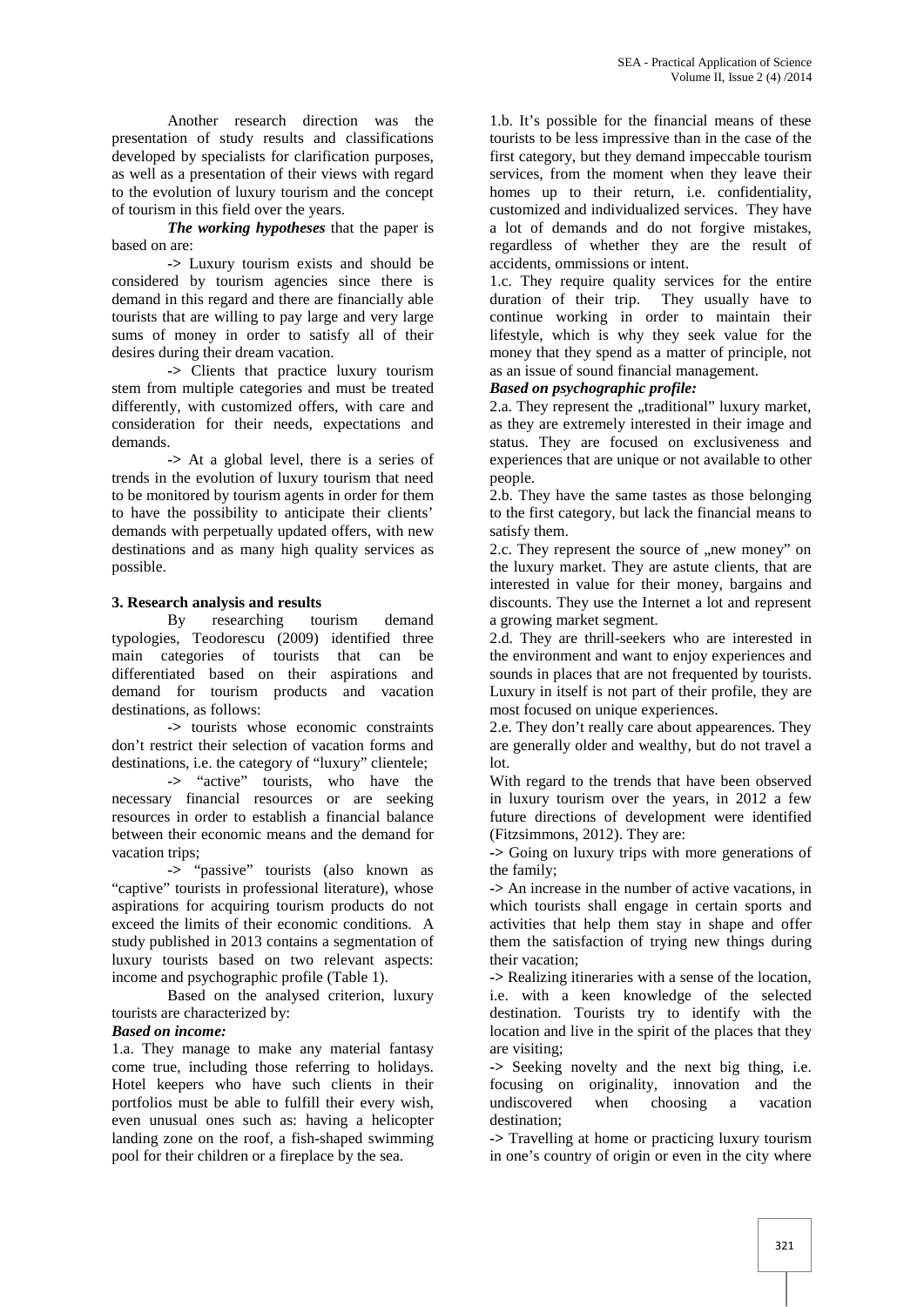one lives, by identifying high quality service providers that satisfy one's expectations;

**->** Added value offers, that, in addition to the standard set of included services, add new, customized services, attention to detail and the adaptation of the tourism agency to every client by personalizing the service package;

**->** Cooking and culinary programs – cooking and the culinary art are increasingly becoming the focus of interest from people in general. In the case of tourists practicing luxury tourism, gastronomy is viewed as a way of getting to know other cultures through food, discovering new flavours and special combinations and becoming familiar with the secrets of cuisine by frequenting restaurants with several Michelin stars from around the world.

Another trend in luxury tourism is captured by Doran (2013), who highlights the fact that a new wave of accessibility is forcing luxury tourism operators to develop more ambitious products for their top clients.

Due to gaining access to several financing forms for their travel budgets, to the savings practiced by those with above average income and to the rising number of people who would rather go on a single holiday in a large period of time, as long as the holiday in question is a luxury one, luxury tourism service packages have become accessible to a larger number of people compared to previous years.

This observation is meant to highlight the fact that, as shown by the classification of tourists previously featured in the paper, there are also differences within the segment of luxury clients, and these need to be studied prior to tourism agencies creating offers.

By analysing the most recent trends in luxury tourism, fashion, restaurants and technology, Evisionturism (2014) presents the results of a survey conducted by Small Luxury Hotels of the World (SHL). According to the study, luxury tourists' *favourite destinations* are the Maldives (13%), Italy and France (12% and 11%, respectively). Another result of the study shows that tourists appreciate above all others *5 star treatment and authentic experiences* (28% and 26%). With regard to what the most important factor for respondents is when choosing a luxury hotel, it's making *them feel "like home away from home"* (30%). With regard to the options that respondents most often choose for luxury vacation packages, they are characterized by *customized service* (17%).

Most respondents (43%) associate the idea of a luxury vacation with a *hotel complex with a beach far away from civilization*. *Eco-friendly hotels* also influence the choice of an important percentage of those interviewed (30%), who prefer this type of accommodation due to its care for the environment. Other luxury vacation focal points for

tourists are *rural mansions* that managed to attract the interest of French, German and British citizens, while the Chinese and Russians show an above average preference for *wellness and spa centres*.

The same study conducted in August 2013 on a test group of over 800 SHL clients from around the world with the purpose of identifying the habits and desires of luxury tourists, shows that an overwhelming majority *has significantly increased the consumption of tourism industry luxury products* (62%) over the last five years. During this time, the biggest increase in the consumption of luxury products was experienced by Russian respondents and amounted to almost 90%.

Finally, with regard to the most recent trends in luxury tourism, Pedro (2014) summarizes three new directions that are appearing in this field, that is:

**->** All brands are interested in travelling – the penetration of international markets by tourism luxury brands, regardless of whether they provide products or services;

**->** The expansion of non-guilt trips – an increase in tourists' concern for the conservation of the Planet, the preservation of the environment and practicing environmentally friendly activities on holidays and acquiring services from companies with the same vision;

**->** Redefining peer-to-peer – practicing luxury tourism in groups that are equal from the point of view of their financial means, with the purpose of identifying common passions and activities that are familiar to all of the tourists in the group, who are accustomed to a high financial level.

According to the research, the results of the presented studies and tourism specialists' interest in luxury tourism have led to outlining a theoretical framework that has the purpose of painting an image that is as accurate as possible of the way in which wealthy clients practice tourism, of the way to satisfy them, the aspects that they take into account when selecting their holiday and how tourism agencies can surprise them with offers that include services that are diverse, of high quality and personalized according to their needs and the consumer behaviour that they are exhibiting at the time.

### **Conclusions**

Luxury experiences are a category of activities that, even though it might seem to only target very wealthy people, celebrities, public persons or businessmen leading successful companies from around the world, imply, aside from the material resources available for the acquisition of these service packages, a desire to practice tourism on a superior level that not many people can afford.

As shown by the research, one of the most important factors that determine wealthy clients to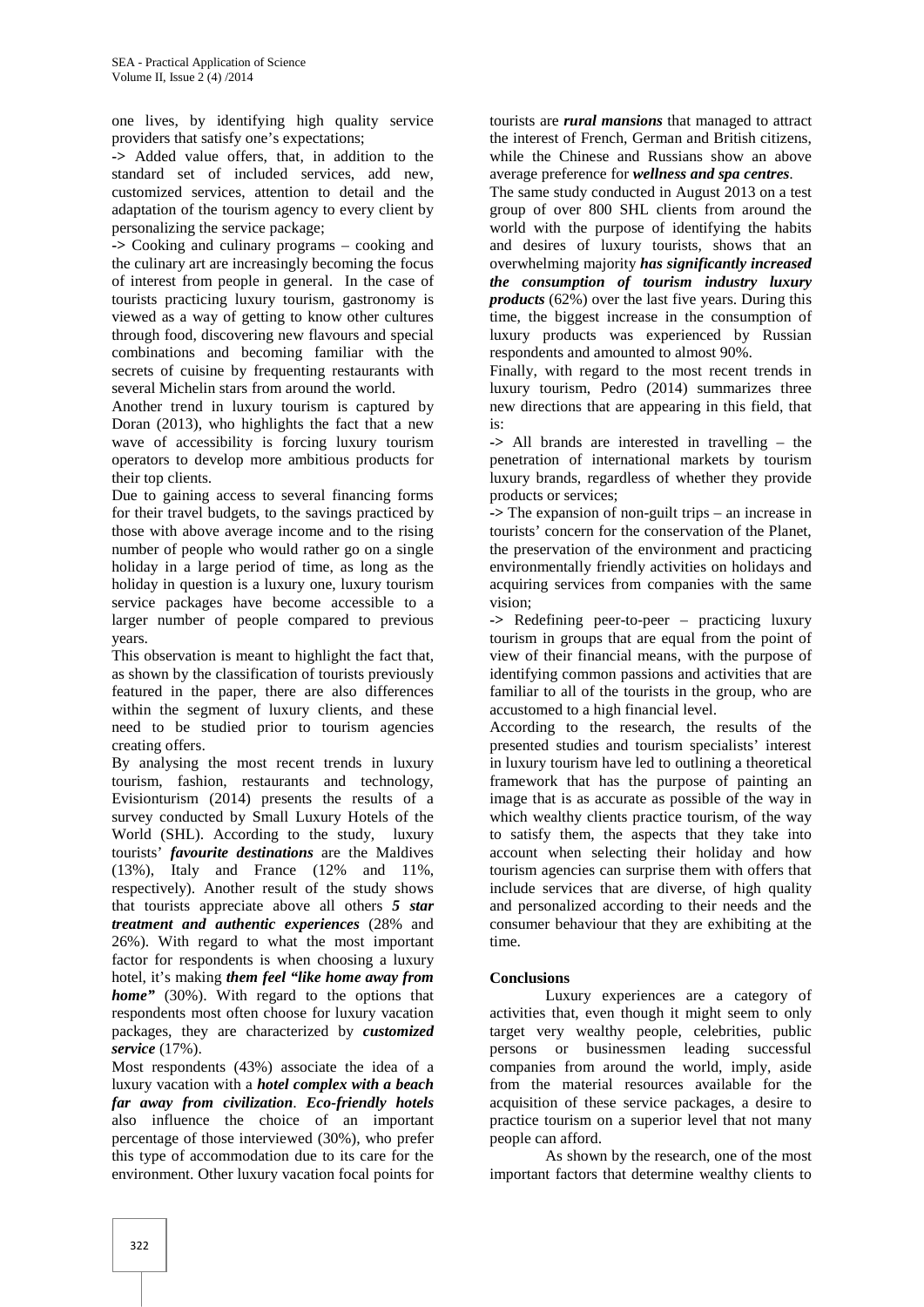acquire luxury vacations is social recognition, the open manifestation of their social status and showing off in front of their relatives, acquaintances, friends and colleagues the financial level that the persons in question have reached.

The consumer behaviour manifested by wealthy tourists is oriented towards identifying vacations that satisfy a series of requirements, such as: vacation destinations that are as luxurious as possible, far off or difficult to reach; to enjoy unique experiences; to benefit from personalized offers from agencies; to enjoy high quality or customized services once they reach their destination; to receive more than they are expecting from the place/company that they select, so that they are surprised by an overwhelming desire to satisfy their every need; to spend as much money as possible; for the places, locals, company services to provide them with unique thrills that they had never experienced before.

### **References**

- 1. Bakker, M. (2005). *Luxury and tailor made holidays, travel and tourism analyst*. Chicago, USA: Mintel International Group Ltd;
- 2. Doran, S. (2013). *To Infinity and Beyond: The Next Frontier of Luxury Travel.* Available at: http://luxurysociety.com/articles/2013/09/toinfinity-and-beyond-the-next-frontier-ofluxury-travel;
- 3. Fedeli, G. (2010). *The luxury side of tourism and China: A qualitative study of motivations and national values of theaffluent Mainland Chinese leisure traveller in Sydney, Australia,* NHTV University of Applied Sciences - Master Program Tourism Destination Management. Breda, The Netherlands. Available at: at: http://www.academia.edu/453059/Chinese\_lu xury\_tourism\_in\_Sydney\_Australia, pp. 4-5;
- 4. Fitzsimmons, A. (2012). *8 Luxury Travel Trends for Summer 2012.* Available at: http://www.forbes.com/sites/anniefitzsimmon s/2012/04/25/8-luxury-travel-trends-for summer-2012/;
- 5. Ikkos, A. (2013). *Luxury Tourism: A matter for all, not just hotels,* JBR HELLAS LTD. Business Consultants. Available at:

http://www.gbrconsulting.gr/articles/Luxury% 20Tourism.pdf, pp. 1-2;

- 6. Pedro, L. (2014). *Luxury travel trends: Building on past successes.* Available at: http://www.telegraph.co.uk/luxury/travel/215 92/luxury-travel-trends-building-on-past successes.html;
- 7. Small Luxury Hotels of the World (SHL), Evisionturism (2014). Available at: http://evisionturism.ro/cele-mai-recentetendinte-in-turismul-de-lux;
- 8. Teodorescu, C. (2009). *Tourism economy* (Note de curs), University of Bucharest. Bucharest: CREDIS Publishing. Available at: http://www.unibuc.ro/prof/ene\_m/docs/2013/ noi/23\_13\_01\_014\_Economia\_turismului.pdf, pp. 2-3;
- 9. Yeoman, A. and McMahon-Beattie, U. (2006). Premium pricing and luxury. *Journal of Revenueand Pricing Management* 4(4), pp. 319–328.